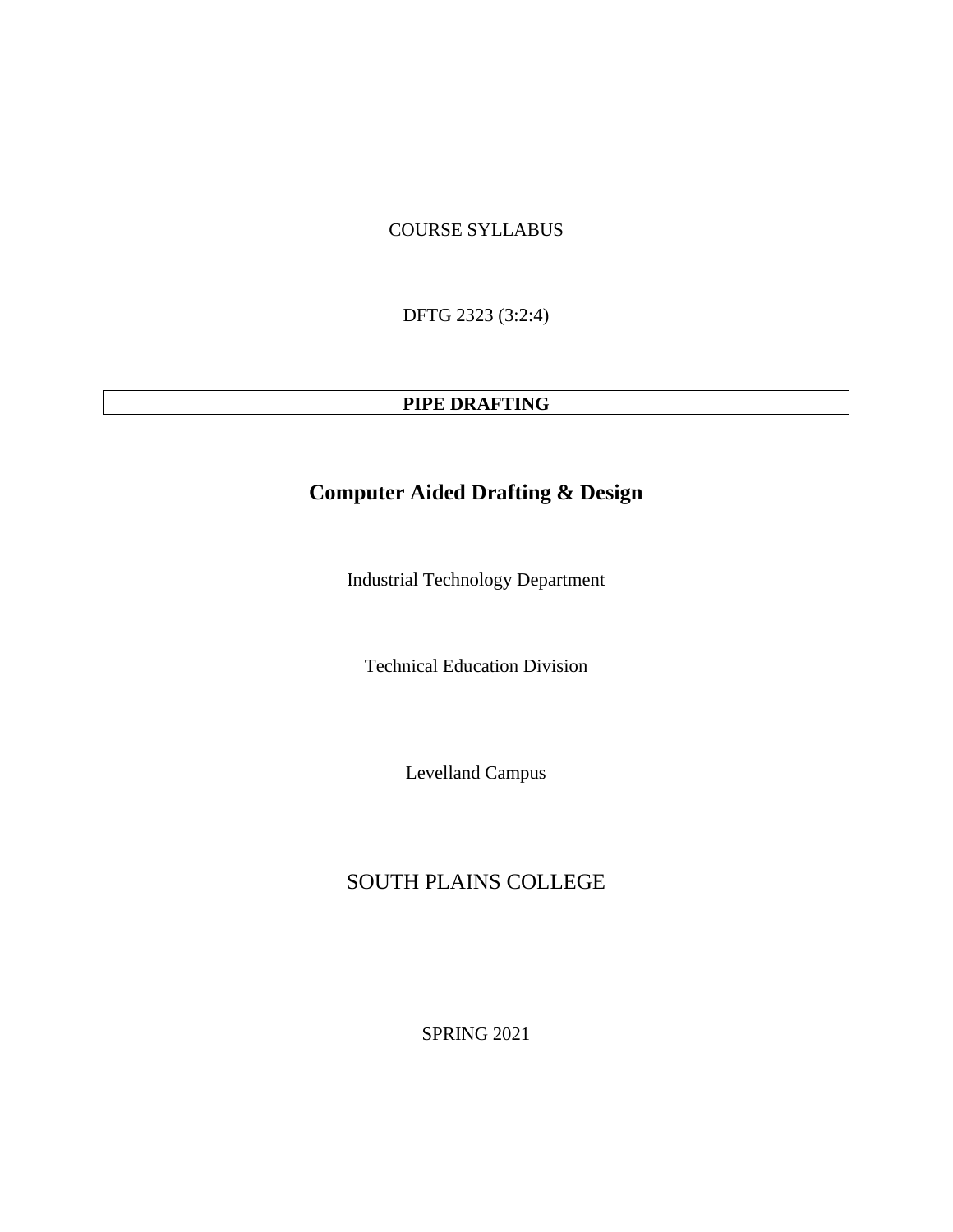# **I. GENERAL COURSE INFORMATION**

#### **COURSE DESCRIPTION**

**DFTG 2323 - Pipe Drafting** (3:2:4) Pre-requisite: DFTG 1305 or ENGR 1304

This course is a study of ASME standards, pipe and fitting symbols and specifications and their application to a process piping system. The course includes drawing plan views, elevations and isometrics of process piping systems, including flow diagrams, vessels, heat exchangers, pumps, instruments, compressors and other mechanical equipment using symbols, piping standards and engineering graphics practices and procedures.

The scope of Pipe Drafting (DFTG 2323) will be for sixteen weeks, which will include two hours of lecture per week and four hours of laboratory per week, for a total of ninety-six contact hours per semester.

#### **COURSE LEARNING OUTCOMES**

Create drawings of process equipment; symbology and research specifications; recognize and generate a bill of material list and use charts and standards; visualize views in three-dimensions; follow specifications; and calculate measurements for pipe fittings.

#### **COURSE COMPETENCIES**

Upon successful completion of this course the student will have accomplished the following skills and abilities:

- 1. Understand industrial pipe drafting and drafting department practices
- 2. Understand the alphabet of lines used in pipe drafting
- 3. Demonstrate an understanding and practical proficiency in the use of piping symbols
- 4. Be familiar with piping processes and equipment
- 5. Be familiar with pipe standards, data, terms, and abbreviations
- 6. Demonstrate an understanding of pipe fittings and practical proficiency in drawing and detailing pipe and pipe fittings
- 7. Demonstrate an understanding of valves and practical proficiency in drawing valves
- 8. Demonstrate an understanding of the methods of joining pipe, pipe fittings, and valves
- 9. Demonstrate an understanding of pipe drawing bill of materials
- 10. Recognize pumps, tanks, and miscellaneous equipment as illustrated in design plans.
- 11. Demonstrate an understanding of flow diagrams and instrumentation and practical proficiency in drawing flow diagrams
- 12. Demonstrate an understanding of piping isometric drawing and practical proficiency in drawing piping isometrics
- 13. Have elementary understanding of piping design practices used in industry.

### **ACADEMIC INTEGRITY**

It is the aim of the Computer Aided Drafting & Design faculty of South Plains College to foster a spirit of complete honesty and a high standard of integrity. The attempt of any student to present as his or her own work which he or she has not honestly performed is regarded by the faculty and administration as a most serious offense and renders the offender liable to serious consequences, possibly suspension.

Students should refer to the SPC General Catalog policy regarding consequences for cheating and plagiarism (see "Academic Integrity" as well as "Student Conduct" sections in the college catalog). **At times, working with other students is encouraged** for some assignments and meets SCANS competencies C-9 through C-14. If you have a question as to whether you may work with other students on any assignment, ask your instructor.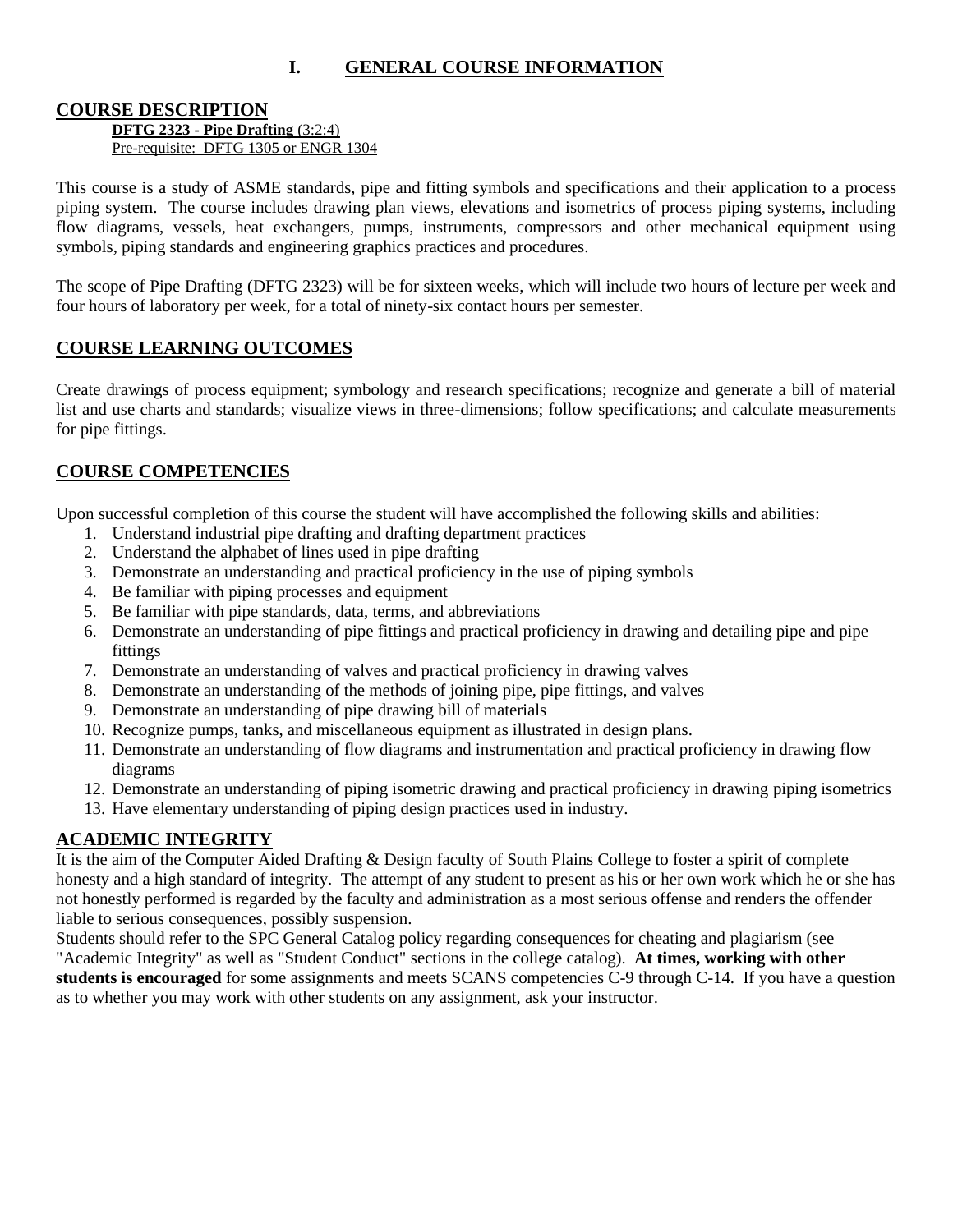| <b>COURSE TITLE:</b> | Pipe Drafting                                  |
|----------------------|------------------------------------------------|
|                      | <b>COURSE NUMBER:</b> DFTG 2323 (spring 2021)  |
|                      | <b>PREREQUISITE(S):</b> ENGR 1305 or ENGR 1304 |
| <b>LOCATION:</b>     | TA 207                                         |

| <b>INSTRUCTOR:</b>             | <b>Terry Stucker</b>            |
|--------------------------------|---------------------------------|
| <b>OFFICE LOCATION: TA 206</b> |                                 |
| <b>PHONE:</b>                  | 806.716.2349                    |
| E-MAIL:                        | tstucker@southplainscollege.edu |
| <b>REMIND:</b>                 | @spcpi                          |
|                                |                                 |

| <b>OFFICE HOURS:</b> | Tues/Thurs: $3:00 \text{pm} - 4:00 \text{pm}$ |
|----------------------|-----------------------------------------------|
|                      | Friday: $8a-12p$ (by appointment only)        |

# **SPECIFIC COURSE/INSTRUCTOR REQUIREMENTS TEXTBOOK & OTHER MATERIALS**

**Textbook**: (To be purchased) Book Title: Process Pipe Drafting Author : Shumaker, T. Publisher: The Goodheart-Willcox Company, Inc. ISBN: 1-59070-247-6 **Spiral or other notebook** for notes, sketches **Pen, Pencil, Eraser Software:** AutoCAD 2021 - (Provided in CAD labs)

#### **COURSE OUTLINE**

- 1) ORIENTATION
- 2) ALPHABET OF LINES
- 3) PIPE PROCESSES & EQUIPMENT
- 4) PIPE STANDARDS, DATA, TERMS & ABBREVIATIONS
- 5) PIPE FITTINGS & SYMBOLS
- 6) VALVES AND SYMBOLS
- 7) METHODS OF JOINING PIPE AND SYMBOLS
- 8) PIPE DRAWING BILL OF MATERIALS
- 9) PUMPS, TANKS, & MISC. EQUIPMENT
- 10) FLOW DIAGRAMS AND INSTRUMENTATION
- 11) PIPING ISOMETRIC DRAWINGS
- 12) PIPING DESIGN PRACTICES

# **ATTENDANCE POLICY**

The Technical Graphics Specialist is a professional person working in a business or industrial setting that demands much from its team of employees. For this reason, one who is often tardy or absent from work creates an additional burden for his or her co-workers.

The Computer Aided Drafting & Design program, similar to all the allied engineering professions, requires mature attendance to both lecture sessions and laboratory experiences. Obviously, once missed, a class situation cannot be effectively recreated for students who are not present. Your instructors feel that for a student to succeed, that student must not only be present, but must exercise prudent use of class time. Late or absent members tend to retard the progress of the entire class.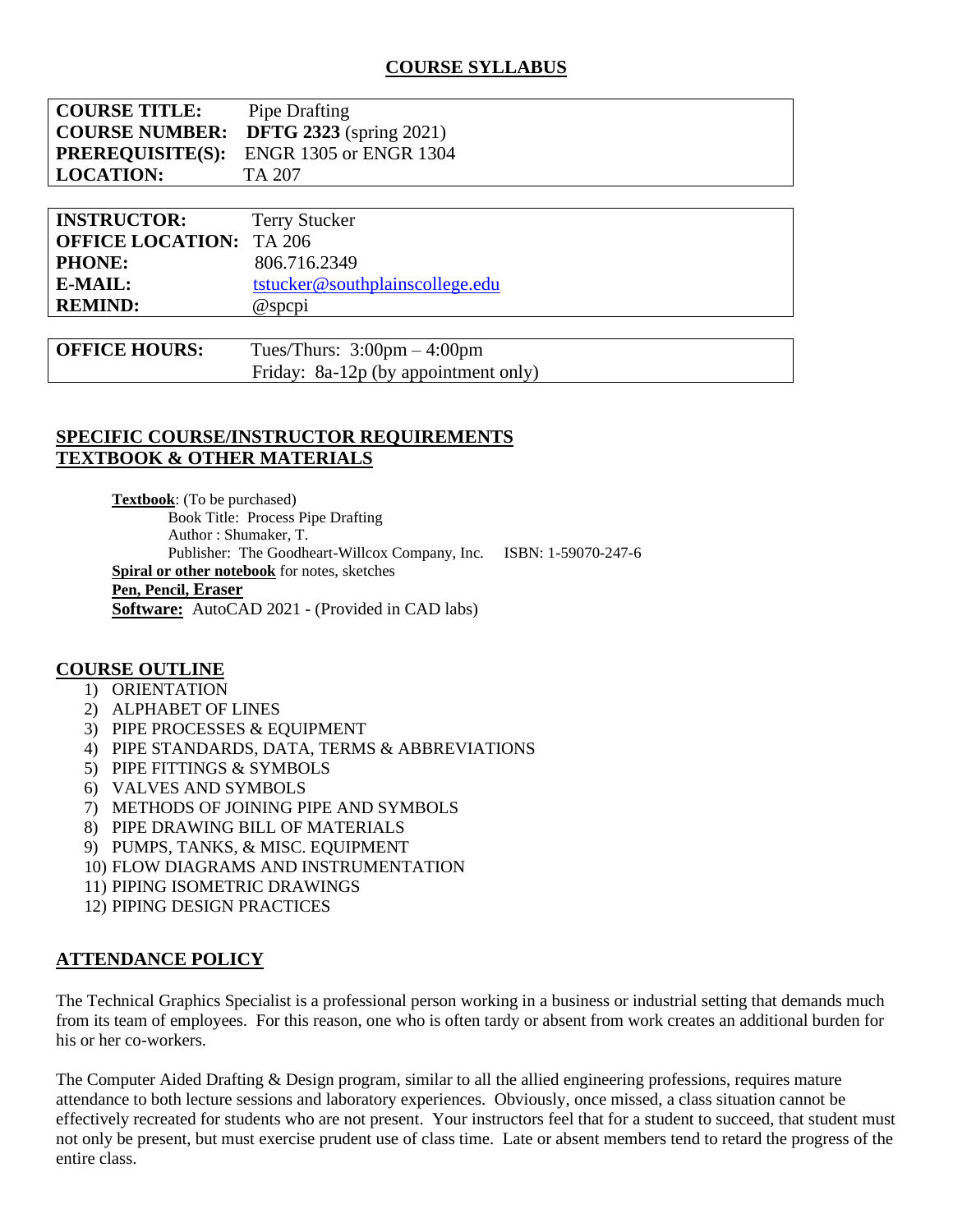Punctual and regular attendance is required of all students attending South Plains College. Students are responsible for all class work covered during absences from class, even in cases in which they are able to satisfy the instructor that the absence was unavoidable. ABSOLUTELY NO CLASS TIME WILL BE USED TO UPDATE INFORMATION MISSED DUE TO TARDINESS OR ABSENTEEISM; it is the student's responsibility to arrange an appointment with the instructor at a time that will not conflict with class schedules in regard to applicable make-up work.

The CAD department implements the following standard absentee policy:

- 1. Two (2) possible absences per day (one for lecture, one for lab)
- 2. Students are allowed six (6) absences **or** 12 tardies\*
- 3. Four (4) tardies  $= 1$  absence
- 4. The 7th absence will result in the student being dropped from the course

\*Tardies will be 5 or more minutes past class start time as shown in the appropriate schedule of classes. Also leaving class without all active assignments completed before the last 15 (fifteen) minutes may also be counted as a tardy.

### **NOTE: Instructors in the Computer Aided Drafting & Design program have the prerogative to amend the standard absentee policy. However, the instructor must notify each student in writing of the attendance policy change.**

Any student wishing to drop this class should go through the proper procedure of initiating the withdrawal by obtaining a *drop form* from the Registrar's Office. This form must be signed by the instructor. This procedure provides the opportunity for counseling with the student by the instructor and determining the reason and justification for withdrawal. Whenever absences become excessive, an **Excessive Absence Report** will be sent to the Dean of Students and, if n the instructor's opinion, minimum course objectives cannot be met due to absences, the student will be withdrawn from the course with the appropriate letter grade X, W, or F.

# **ASSIGNMENT POLICY**

- 1) All required work must be turned in on time in order for the student to benefit from the corrections and to prepare for future assignments.
- 2) All assignments (practical drawing assignments and/or practical drawing test, objective assignments and/or objective test) will be due at *specified times and dates*. Any drawing assignments that are *not* turned in at the specified time and date will immediately receive a grade of Zero  $(0)$  – Late work will still be graded, but with a maximum grade of  $85 -$  this will count as the students' correction or resubmission (see #4).
- 3) All electronic classwork must be saved to your folder on the cad server. Any assignment not on the server at the time of grading will immediately receive a grade of Zero (0) – improperly filed work will still be graded, if it is filed correctly, but with a maximum grade of 85 – this will count as the students correction or resubmission (see #4).
- 4) Assignments with a grade below 85, unless otherwise specified, can be corrected and resubmitted for a corrected grade. A corrected grade will have a maximum value of 85. This is a one-time correction process and does not apply to late or missing work.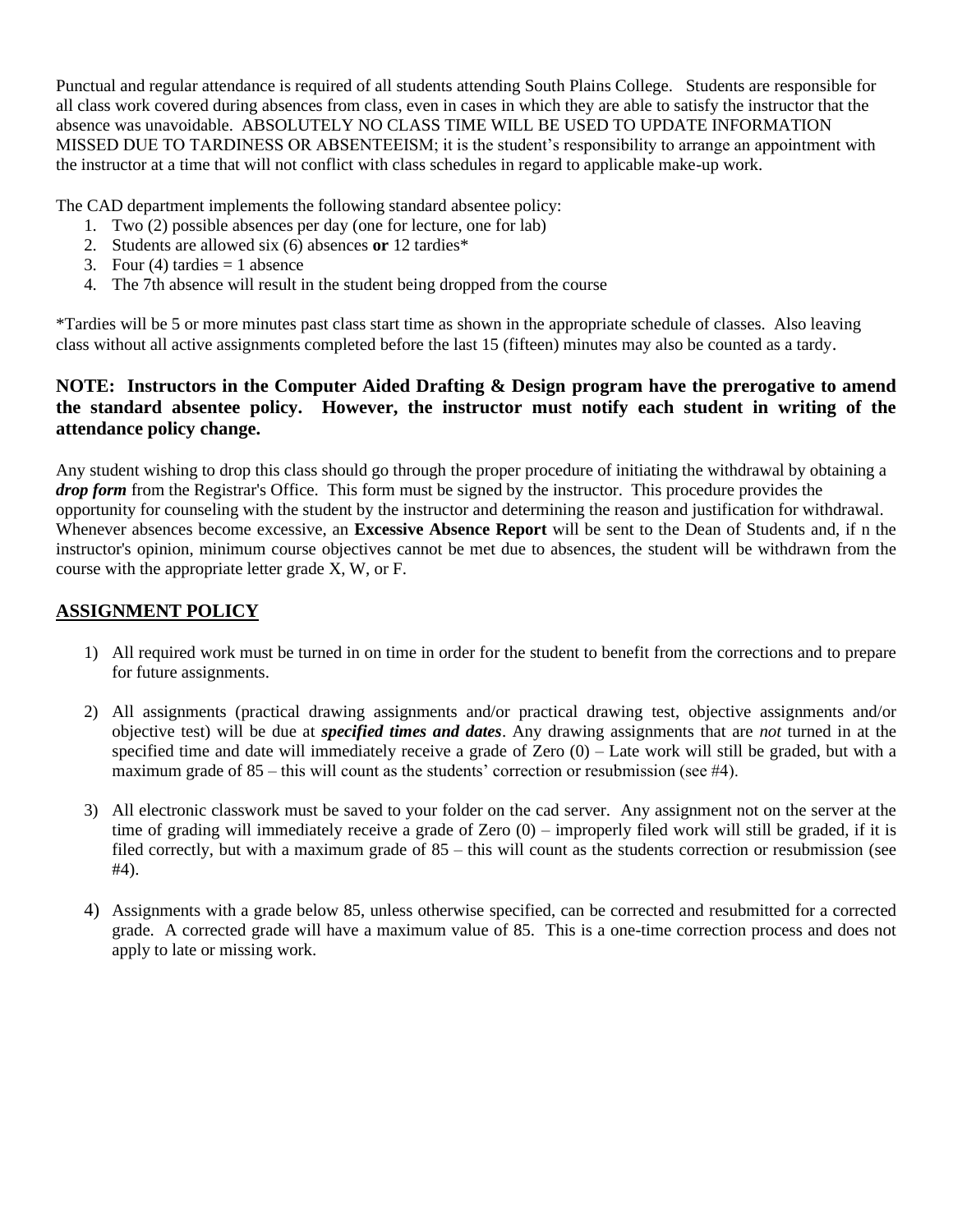# **GRADING POLICY/PROCEDURE**

- 1) Daily course work (lecture and laboratory experiences) = **50%** of the semester grade. Practical drawing assignments will be graded on the following:
	- a) Ability to follow directions
	- b) Neatness
	- c) Line Criteria
	- d) Text Criteria
	- e) Dimensioning Criteria
	- f) Choice & Location of Views
	- g) Correctness & Accuracy of Views (shape description)
	- h) Printing and Plotting
- 2) Mid-Term Project / Exam = **20%** of semester grade. The mid-term project will be a comprehensive project comprised of practical skills developed to this point in the semester.
- 3) Final Exam = **20%** of the semester grade. The final project will be a comprehensive project comprised of practical skills developed throughout the semester.
- 4) Attendance = **10%**

**NOTE: Instructors in the Computer Aided Drafting & Design program have the prerogative to amend the standard assignment and grading policy. However, the instructor must notify each student in writing of changes made to assignment and grading criterion.** 

### **STANDARDS FOR COURSE GRADES**

Final grades will be determined using the following scale:

- A: 90 100%
- B: 80 89%
- C: 70 79%
- D:  $60 69%$
- F: 59% or Below

### **ADDITIONAL POSICIES & ACCOMODATIONS**

#### **BUILDING POLICIES**

- 1) **ABSOLUTELY NO** use of tobacco products will be allowed in the classroom. Only covered drinks will be allowed. Any food should be consumed outside the actual classroom so as not to distract others.
- 2) Headphones are not allowed during lecture portions of class, but are allowed during lab if the volume is turned down so as not to be heard by other class members. Violation of this will result in loss of the privilege of using headphones.
- 3) Phones must be turned off during the lecture portion of class. If a call must be made or received while in class (lecture or lab), please excuse yourself to a hallway so as not to interrupt class or distract other students.
- 4) Each student must clean their workstation and restart their computer or log off of your profile at the end of class.
- 5) **ABSOLUTELY NO** rough or boisterous play or profanity will be allowed in the classroom.
- 6) Students should adhere to standards established in the SPC Catalog (Student Conduct) and Student Guide. Students in the Computer Aided Drafting & Design program must follow all safe practices in the classroom and